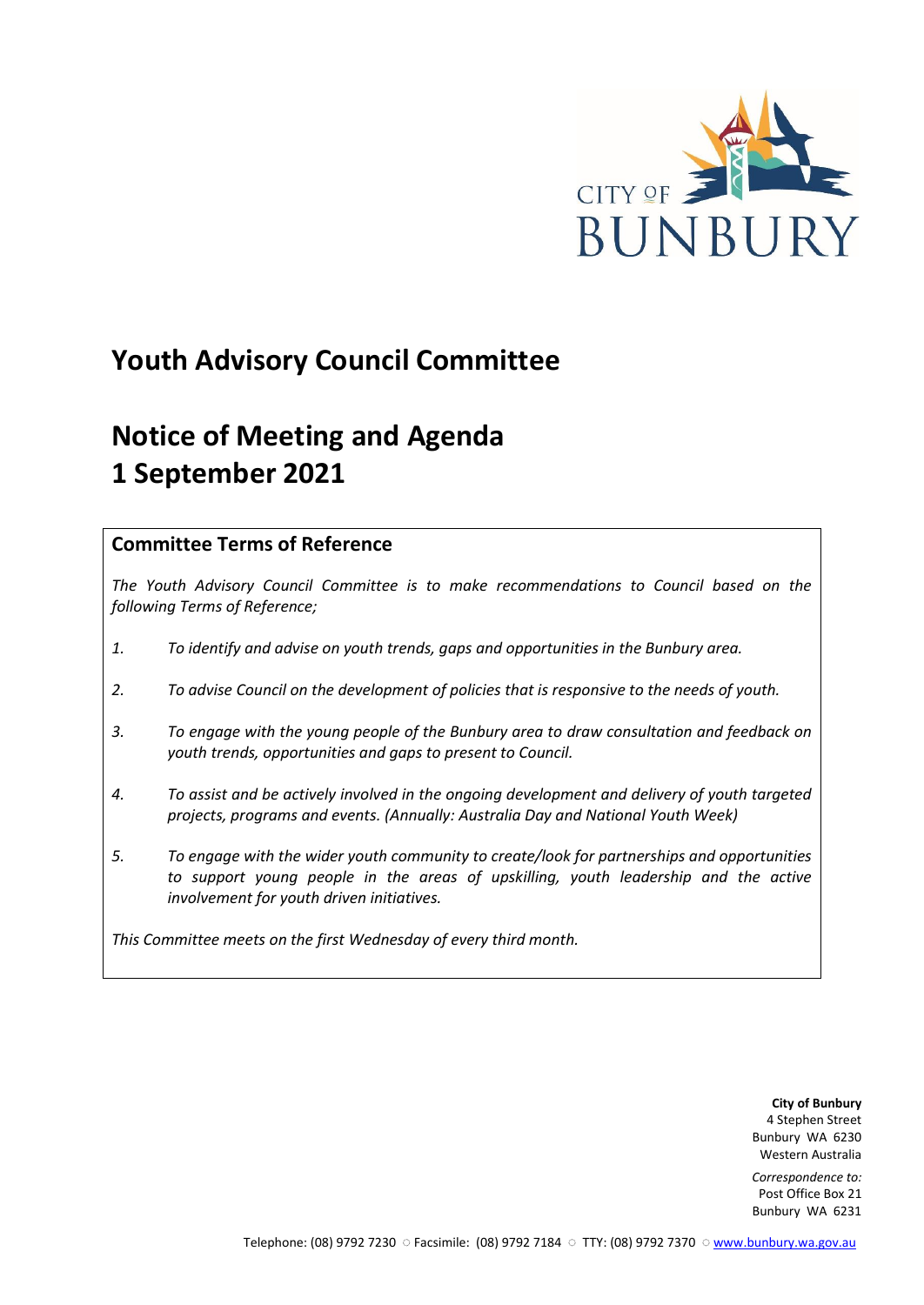# **Table of Contents** Subject

## Item No

## Page No

| 1.  |      |  |  |  |
|-----|------|--|--|--|
| 2.  |      |  |  |  |
| 3.  |      |  |  |  |
| 4.  |      |  |  |  |
|     | 4.1  |  |  |  |
|     | 4.2  |  |  |  |
| 5.  |      |  |  |  |
| 6.  |      |  |  |  |
| 7.  |      |  |  |  |
| 8.  |      |  |  |  |
|     | 8.1  |  |  |  |
|     | 8.2  |  |  |  |
|     | 8.3  |  |  |  |
| 9.  |      |  |  |  |
| 10. |      |  |  |  |
|     | 10.1 |  |  |  |
|     | 10.2 |  |  |  |
|     |      |  |  |  |
|     |      |  |  |  |
|     | 12.1 |  |  |  |
|     | 12.2 |  |  |  |
|     |      |  |  |  |
| 14. |      |  |  |  |
|     |      |  |  |  |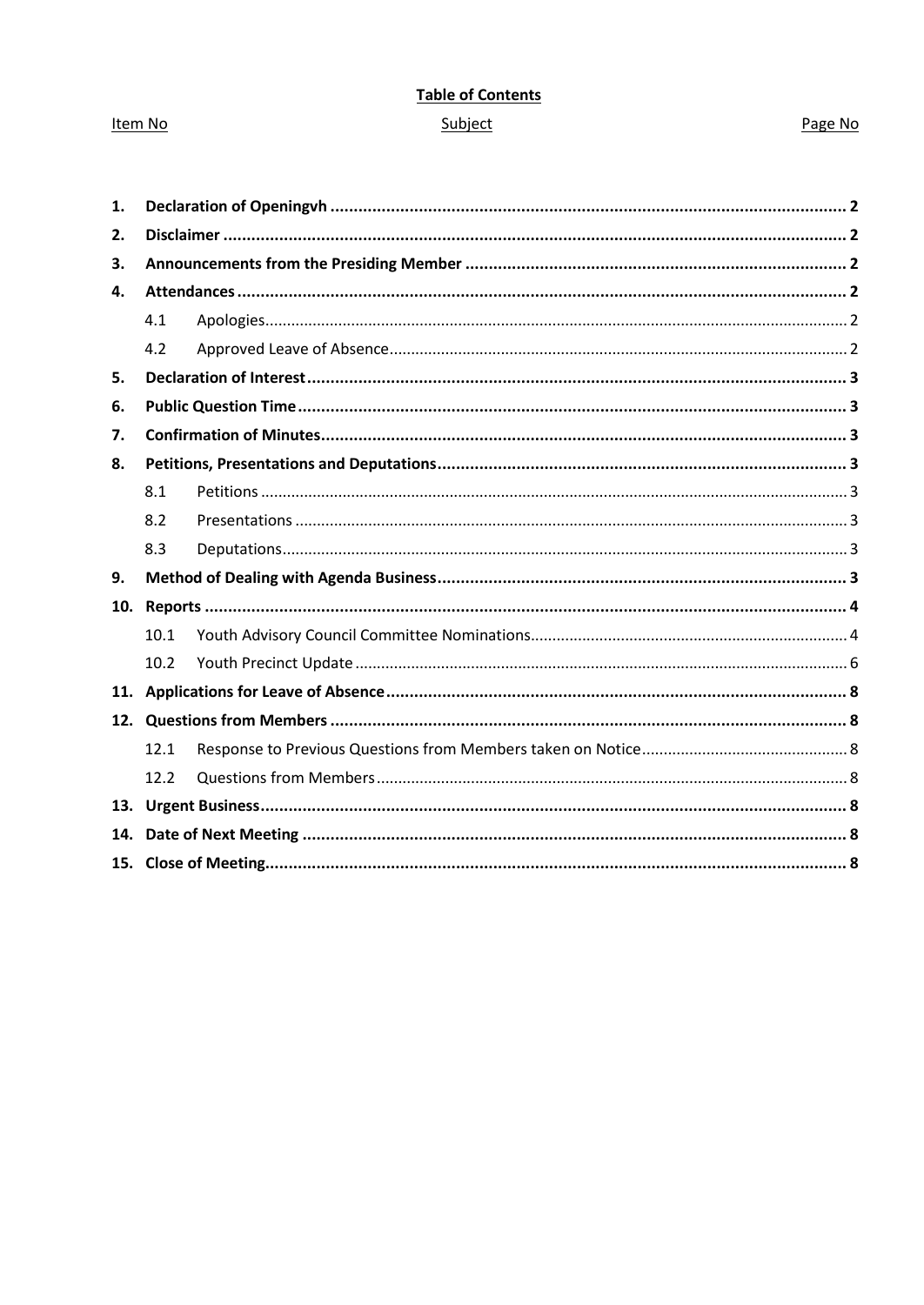# **Acknowledgement of Country**

\_\_\_\_\_\_\_\_\_\_\_\_\_\_\_\_\_\_\_\_\_\_\_\_\_\_\_\_\_\_\_\_\_\_\_\_\_\_\_\_\_\_\_\_\_\_\_\_\_\_\_\_\_\_\_\_\_\_\_\_\_\_\_\_\_\_\_\_\_\_\_\_\_\_\_\_\_\_\_\_\_\_\_\_\_\_\_\_\_\_\_\_\_

We acknowledge the Traditional owners of this land, the Wardandi Noongar people, and pay our respects to Elders past, present and emerging.

# **Vision**

Celebrating and advocating young people and their communities.

# **Mission**

We challenge expectations and assumptions, activate places and spaces, and empower young people to have a voice.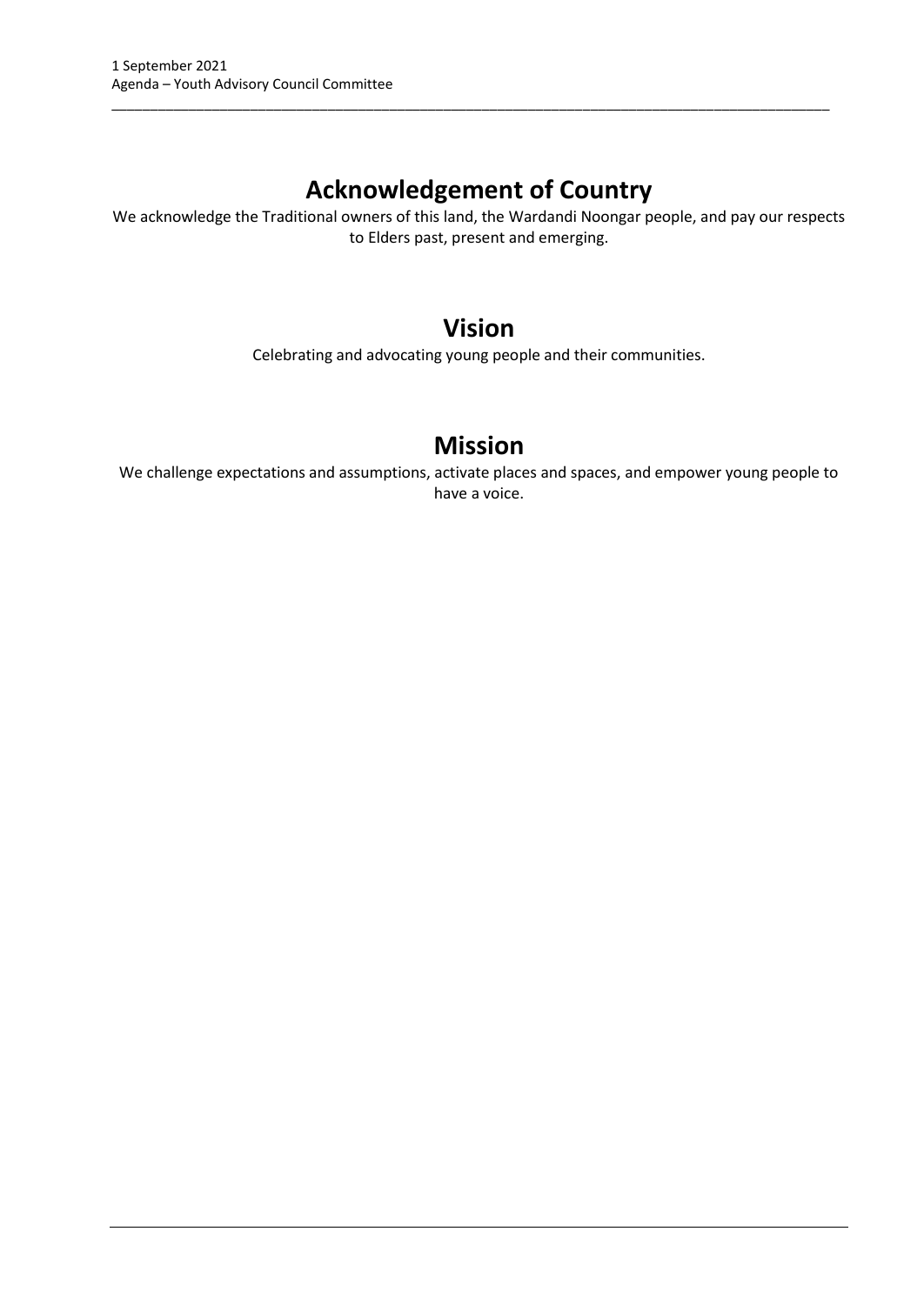

# **Youth Advisory Council Committee Notice of Meeting**

Dear Committee Members

The next Ordinary Meeting of the Youth Advisory Council Committee will be held in the *Council Chambers,* 2-4 Stephen Street, Bunbury, on 1 September 2021 at 4:30pm.

Signed: **Gary Barbour Director Sustainable Communities**

# **Agenda 1 September 2021**

Members of the public to note that recommendations made by this committee are not final and will be subject to adoption (or otherwise) at a future meeting of the Bunbury City Council.

| <b>Member Name</b>  | <b>Representing</b>     |  |  |
|---------------------|-------------------------|--|--|
| Sean van der Wielen | <b>Presiding Member</b> |  |  |
| Bella Burgemeister  | <b>Youth Community</b>  |  |  |
| Luka Coulson        | <b>Youth Community</b>  |  |  |
| Dylan Fryer         | Youth Community         |  |  |
| Rebekkah Green      | <b>Youth Community</b>  |  |  |
| <b>Rylee Hewitt</b> | <b>Youth Community</b>  |  |  |
| Olivia Little       | <b>Youth Community</b>  |  |  |
| Carl McIntyre       | <b>Youth Community</b>  |  |  |
| Hannah Moyle        | Youth Community         |  |  |
| <b>Teagan Pesce</b> | <b>Youth Community</b>  |  |  |
| Sean Smith          | <b>Youth Community</b>  |  |  |
| Casey Sutton        | <b>Youth Community</b>  |  |  |
| Will Tuck           | <b>Youth Community</b>  |  |  |
| Lillian Wilson      | <b>Youth Community</b>  |  |  |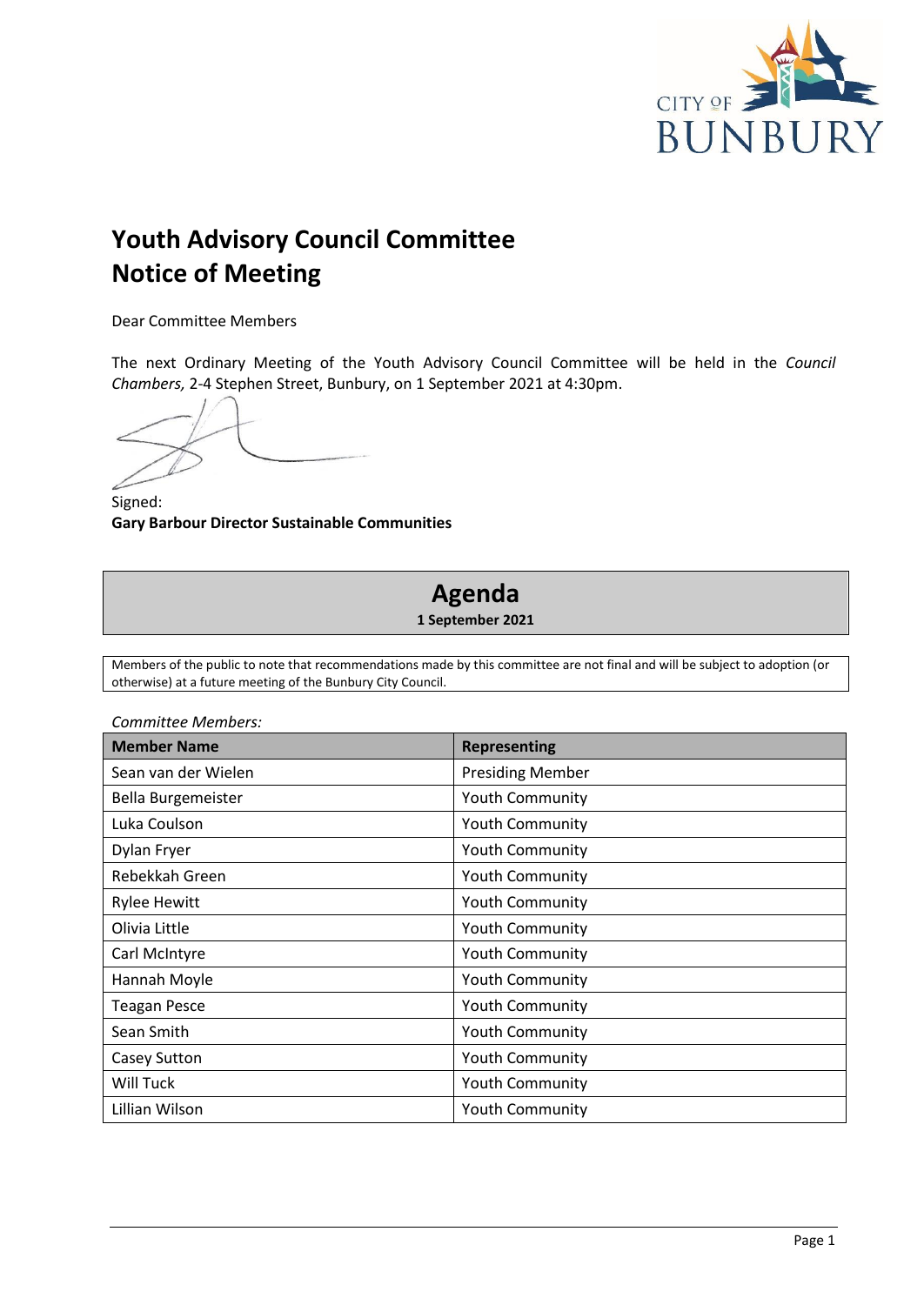*Ex-officio Members (non-voting):*

| <b>Member Name</b> | Representing                     |
|--------------------|----------------------------------|
| l Cr Chris Plumb   | <b>Councillor Representative</b> |
| l Cr Karen Turner  | <b>Councillor Representative</b> |

\_\_\_\_\_\_\_\_\_\_\_\_\_\_\_\_\_\_\_\_\_\_\_\_\_\_\_\_\_\_\_\_\_\_\_\_\_\_\_\_\_\_\_\_\_\_\_\_\_\_\_\_\_\_\_\_\_\_\_\_\_\_\_\_\_\_\_\_\_\_\_\_\_\_\_\_\_\_\_\_\_\_\_\_\_\_\_\_\_\_\_\_\_

*Support Staff:*

| <b>Name</b>       | <b>Title</b>                                                                                  |
|-------------------|-----------------------------------------------------------------------------------------------|
| Gary Barbour      | <b>Director Sustainable Communities</b>                                                       |
| Sarah Upton       | <b>Manager Community Services</b>                                                             |
| Steve de Meillon  | Team Leader Community Partnerships & Events                                                   |
| Danika Wellington | Senior Community Partnerships Officer                                                         |
| Liz Allan         | Executive Assistant (Research and Projects) to the<br><b>Director Sustainable Communities</b> |

# <span id="page-4-0"></span>**1. Declaration of Opening**

The Presiding Member declared the meeting open at \_\_\_\_\_\_\_\_.

# <span id="page-4-1"></span>**2. Disclaimer**

Not applicable to this committee.

# <span id="page-4-2"></span>**3. Announcements from the Presiding Member**

### <span id="page-4-3"></span>**4. Attendances**

<span id="page-4-4"></span>**4.1 Apologies**

## <span id="page-4-5"></span>**4.2 Approved Leave of Absence**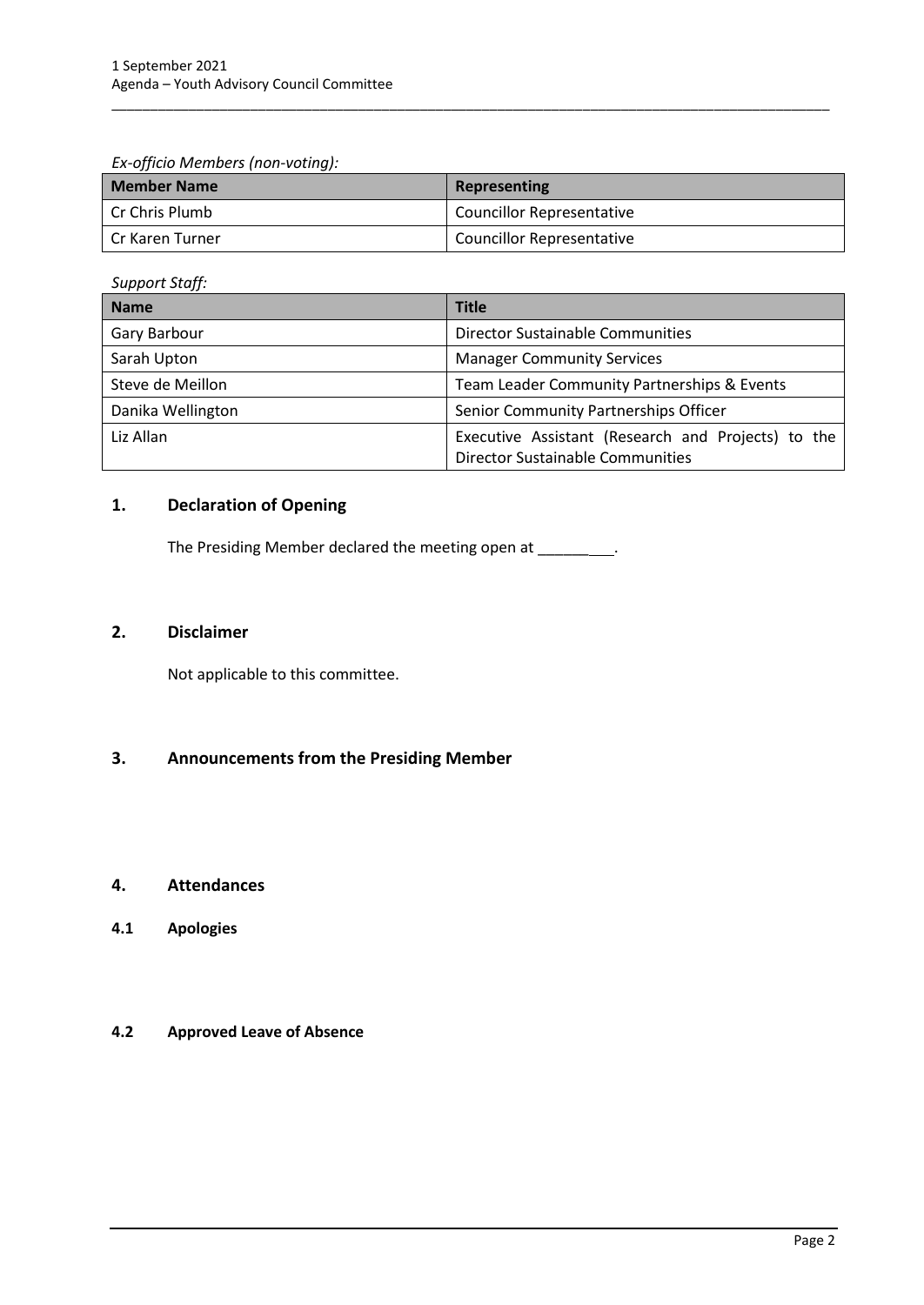# <span id="page-5-0"></span>**5. Declaration of Interest**

IMPORTANT: Committee members to complete a "Disclosure of Interest" form for each item on the agenda in which they wish to disclose a financial/proximity/impartiality interest. They should give the form to the Presiding Member before the meeting commences. After the meeting, the form is to be forwarded to the Administration Services Section for inclusion in the Corporate Financial Disclosures Register.

\_\_\_\_\_\_\_\_\_\_\_\_\_\_\_\_\_\_\_\_\_\_\_\_\_\_\_\_\_\_\_\_\_\_\_\_\_\_\_\_\_\_\_\_\_\_\_\_\_\_\_\_\_\_\_\_\_\_\_\_\_\_\_\_\_\_\_\_\_\_\_\_\_\_\_\_\_\_\_\_\_\_\_\_\_\_\_\_\_\_\_\_\_

# <span id="page-5-1"></span>**6. Public Question Time**

# <span id="page-5-2"></span>**7. Confirmation of Minutes**

The Minutes of the Youth Advisory Council Committee Meeting held 2 June 2021 had been circulated.

## **Recommendation**

That the Minutes of the Youth Advisory Council Committee Meeting held 2 June 2021 be confirmed as a true and correct record.

# <span id="page-5-3"></span>**8. Petitions, Presentations and Deputations**

#### <span id="page-5-4"></span>**8.1 Petitions**

Nil

#### <span id="page-5-5"></span>**8.2 Presentations**

Nil

# <span id="page-5-6"></span>**8.3 Deputations**

Nil

# <span id="page-5-7"></span>**9. Method of Dealing with Agenda Business**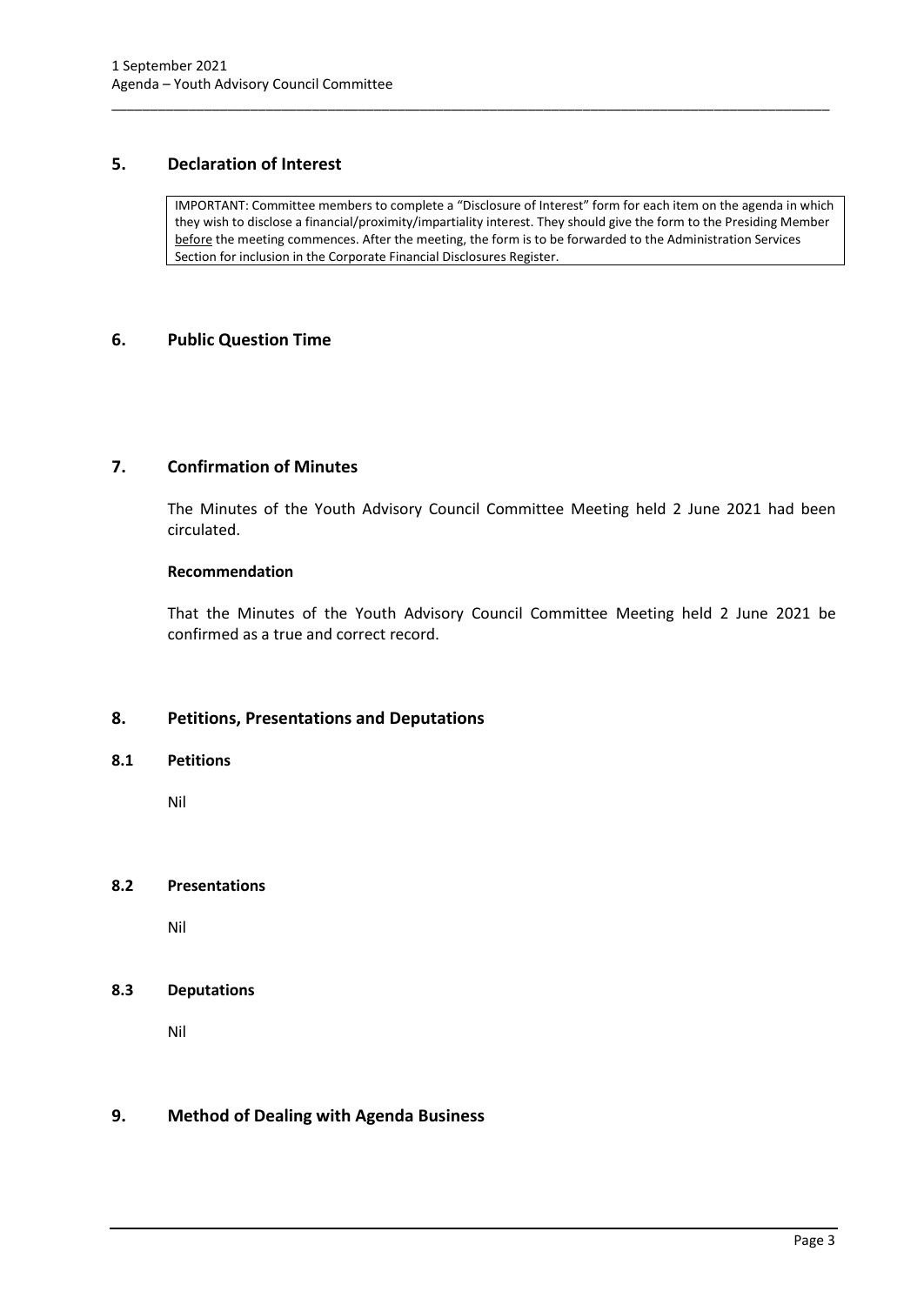## <span id="page-6-0"></span>**10. Reports**

#### <span id="page-6-1"></span>**10.1 Youth Advisory Council Committee Nominations**

| <b>Applicant/Proponent:</b>  | Internal                                                 |                     |             |                             |
|------------------------------|----------------------------------------------------------|---------------------|-------------|-----------------------------|
| <b>Responsible Officer:</b>  | Danika Wellington, Senior Community Partnerships Officer |                     |             |                             |
| <b>Responsible Manager:</b>  | Sarah Upton, Manager Community Services                  |                     |             |                             |
| <b>Executive:</b>            | Gary Barbour, Director Sustainable Communities           |                     |             |                             |
| <b>Authority/Discretion:</b> |                                                          | Advocacy            |             | Review                      |
|                              |                                                          | Executive/Strategic |             | Quasi-Judicial              |
|                              | ⊠                                                        | Legislative         | $\boxtimes$ | <b>Information Purposes</b> |
| <b>Attachments:</b>          | Nil                                                      |                     |             |                             |

\_\_\_\_\_\_\_\_\_\_\_\_\_\_\_\_\_\_\_\_\_\_\_\_\_\_\_\_\_\_\_\_\_\_\_\_\_\_\_\_\_\_\_\_\_\_\_\_\_\_\_\_\_\_\_\_\_\_\_\_\_\_\_\_\_\_\_\_\_\_\_\_\_\_\_\_\_\_\_\_\_\_\_\_\_\_\_\_\_\_\_\_\_

#### **Summary**

The purpose of this report is to inform members of the current advertisement of Youth Advisory Council Committee (YAC) nominations to fill the 14 positions that will become vacant in line with Council elections in October 2021. Current YAC members are welcome to re-apply.

#### **Executive Recommendation**

That the Youth Advisory Council Committee note the information presented in this report.

*Voting Requirement: Simple Majority* 

#### **Strategic Relevance**

| Theme 1 | Our community and culture                                                                 |
|---------|-------------------------------------------------------------------------------------------|
| Goal    | A safe, healthy and cohesive community, with a rich cultural life, and supportive         |
|         | social environment                                                                        |
|         | Objective 1.6 A community that provides for the particular needs of the young and the old |

#### **Regional Impact Statement**

The Youth Advisory Council Committee comprises members from the Greater Bunbury region representing the surrounding Shires of Capel, Dardanup and Harvey.

#### **Background**

All the City of Bunbury Committees of Council's terms of office conclude in line with the local government elections on the 16 October 2021. Committees will therefore need to be reappointed by Council at the following Ordinary Council Meeting held on 2 November 2021. Applications are open to young people aged 12 to 25 years residing in the Greater Bunbury region.

YAC members serve a two-year period in line with Council elections and will need to re-apply if they wish to continue for another term.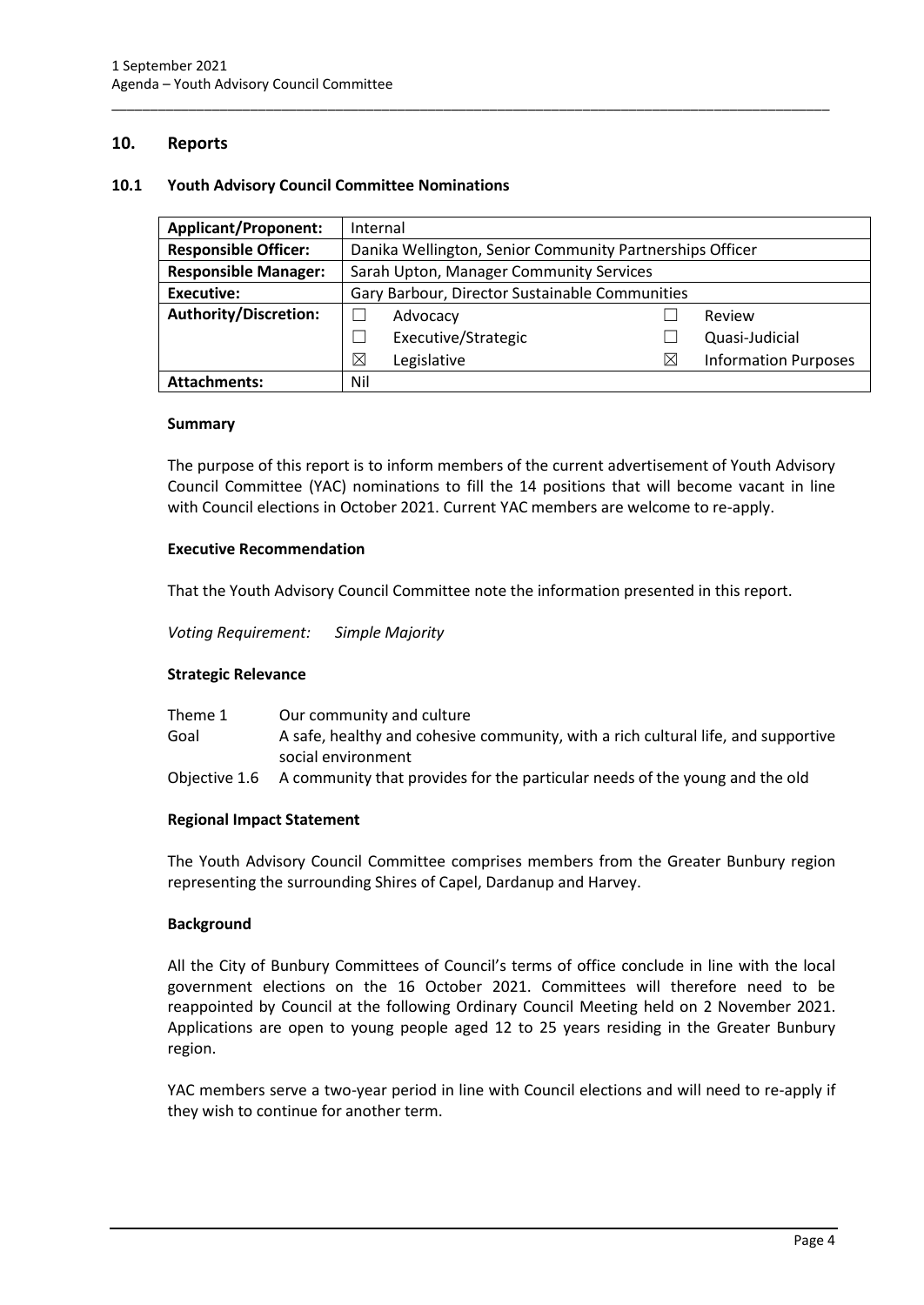#### **Council Policy Compliance**

Not applicable

#### **Legislative Compliance**

*Local Government Act 1995*

#### **Officer Comments**

The nomination period for vacant positions will commence 1 September 2021 and be open until 4:00pm on 19 September 2021.

\_\_\_\_\_\_\_\_\_\_\_\_\_\_\_\_\_\_\_\_\_\_\_\_\_\_\_\_\_\_\_\_\_\_\_\_\_\_\_\_\_\_\_\_\_\_\_\_\_\_\_\_\_\_\_\_\_\_\_\_\_\_\_\_\_\_\_\_\_\_\_\_\_\_\_\_\_\_\_\_\_\_\_\_\_\_\_\_\_\_\_\_\_

Applicants are being asked to submit an online application form through the City's online platform, SmartyGrants. The online application form can be found at: [https://bunbury.smartygrants.com.au/yac2](https://bunbury.smartygrants.com.au/yac)021

Recognising that young people communicate through multiple mediums, we have provided the opportunity to showcase creativity in the application process. Applications are required to be submitted in full and questions must be answered through the SmartyGrants portal before the closing date. In addressing the selection criteria, nominees may upload a range of file types including videos, pictures or artwork.

Advertising and promotion of the nomination period will be undertaken via newspapers, radio, City of Bunbury social media, YAC social media and direct email to schools and other networks.

#### **Analysis of Financial and Budget Implications**

The advertisement of vacant positions will be undertaken through the Youth Advisory Council Committee operational budget.

#### **Community Consultation**

Not applicable.

#### **Councillor/Officer Consultation**

Not applicable.

#### **Applicant Consultation**

Not applicable.

#### **Timeline: Council Decision Implementation**

Committees of Councils will be endorsed at the Ordinary Council Meeting held 2 November 2021.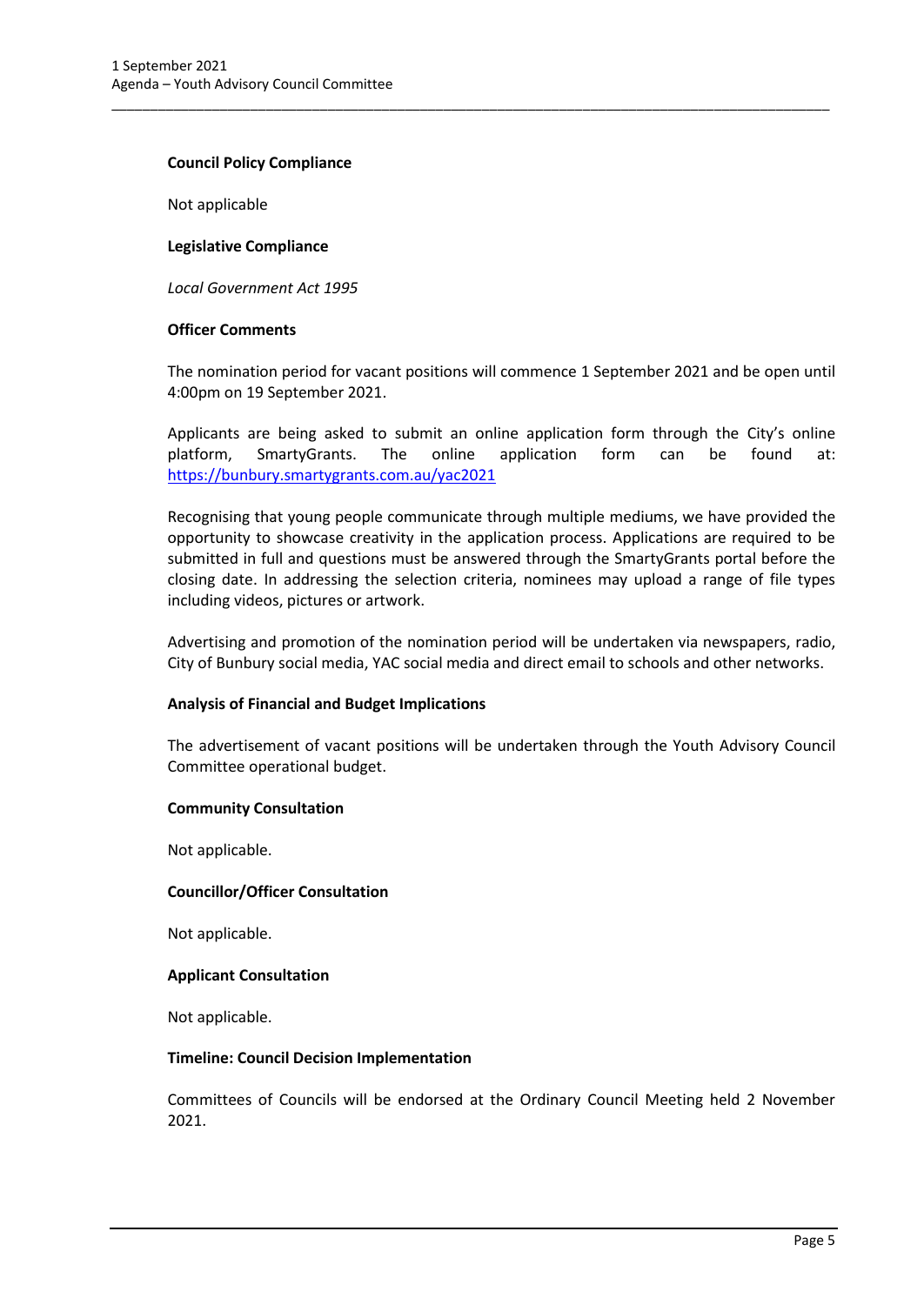#### <span id="page-8-0"></span>**10.2 Youth Precinct Update**

| <b>Applicant/Proponent:</b>  | Internal                                                 |                                         |   |  |                             |
|------------------------------|----------------------------------------------------------|-----------------------------------------|---|--|-----------------------------|
| <b>Responsible Officer:</b>  | Danika Wellington, Senior Community Partnerships Officer |                                         |   |  |                             |
| <b>Responsible Manager:</b>  |                                                          | Sarah Upton, Manager Community Services |   |  |                             |
| <b>Executive:</b>            | Gary Barbour, Director Sustainable Communities           |                                         |   |  |                             |
| <b>Authority/Discretion:</b> |                                                          | Advocacy                                |   |  | Review                      |
|                              |                                                          | Executive/Strategic                     |   |  | Quasi-Judicial              |
|                              |                                                          | Legislative                             | X |  | <b>Information Purposes</b> |
| <b>Attachments:</b>          | Nil                                                      |                                         |   |  |                             |

\_\_\_\_\_\_\_\_\_\_\_\_\_\_\_\_\_\_\_\_\_\_\_\_\_\_\_\_\_\_\_\_\_\_\_\_\_\_\_\_\_\_\_\_\_\_\_\_\_\_\_\_\_\_\_\_\_\_\_\_\_\_\_\_\_\_\_\_\_\_\_\_\_\_\_\_\_\_\_\_\_\_\_\_\_\_\_\_\_\_\_\_\_

#### **Summary**

The purpose of this report is to update the Youth Advisory Council Committee (YAC) on the progress of the Youth Precinct construction.

#### **Executive Recommendation**

That the Youth Advisory Council Committee note the information presented in this report.

*Voting Requirement: Simple Majority* 

#### **Strategic Relevance**

| Theme 1       | Our community and culture                                                                               |
|---------------|---------------------------------------------------------------------------------------------------------|
| Goal          | A safe, healthy and cohesive community, with a rich cultural life, and supportive<br>social environment |
| Objective 1.2 | An active community, able to access a wide range of sporting, recreation and<br>leisure options         |
|               | Objective 1.6 A community that provides for the particular needs of the young and the old               |

#### **Regional Impact Statement**

The Youth Precinct will become a destination park and drawcard for locals and tourists alike. The precinct is a central location for young people to socialise and interact with other young people in the Bunbury Geographe region.

#### **Background**

The YAC was appointed as the Steering Committee for the community engagement portion of the Youth Precinct project at the 16 April 2019 Ordinary Council Meeting (Council Decision 034/19). The Council decision also appointed YAC to name the Youth Precinct.

The Youth Precinct began site works in April 2021. Construction commenced in September 2021 and is anticipated for completion in April 2022.

#### **Council Policy Compliance**

Not applicable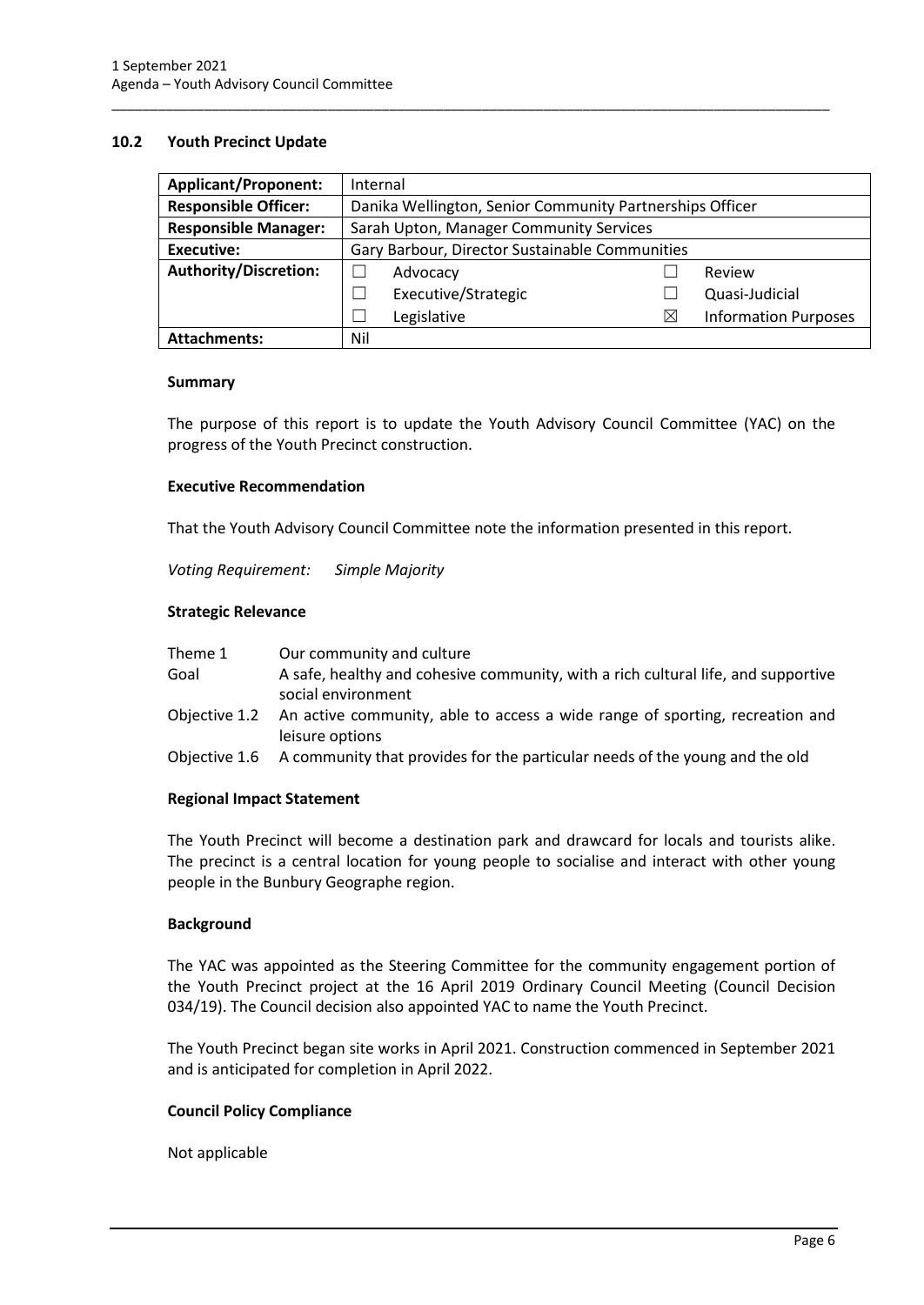#### **Legislative Compliance**

*Local Government Act 1995*

#### **Officer Comments**

The tender for the Youth Precinct construction was awarded to Advanteering Civil Engineers. Construction is due to commence in September 2021. Due to builder availability and delays in manufacturing and materials, construction was delayed until September. These delays will unfortunately extend the project completion date to April 2022. Advanteering have been busy behind the scenes awarding subcontracts and ordering long lead time items.

\_\_\_\_\_\_\_\_\_\_\_\_\_\_\_\_\_\_\_\_\_\_\_\_\_\_\_\_\_\_\_\_\_\_\_\_\_\_\_\_\_\_\_\_\_\_\_\_\_\_\_\_\_\_\_\_\_\_\_\_\_\_\_\_\_\_\_\_\_\_\_\_\_\_\_\_\_\_\_\_\_\_\_\_\_\_\_\_\_\_\_\_\_

Local contractor Geographe Civil Pty Ltd have almost finished the preliminary works including demolition, bulk earthworks and service connections. During early August Western Power completed electrical upgrades which will support lighting for the precinct and supply threephase power for events.

City staff, in collaboration with YAC, will develop an engagement plan to identify relevant stakeholders and relevant engagement activities to workshop a name for the Youth Precinct. Some of the key stakeholders identified include local Aboriginal elders and the skating community. YAC members will be supported by City staff to engage with stakeholders and endorse a name ready for the opening in 2022.

There is a \$40,000 budget to deliver an opening/launch ceremony and subsequent activation of the facility through the April school holidays and Youth Week. The proposed date for the opening/launch ceremony is Saturday 9 April 2022. The proposed date is subject to construction timelines. YAC members will be involved in the planning process for the event.

#### **Analysis of Financial and Budget Implications**

Funding has been allocated in the 2021-22 budget for:

- PR-4786 Detailed design, contract documentation and construction of the Youth Precinct.
- PR-5014 Youth Precinct opening event.

#### **Community Consultation**

A community consultation process will be undertaken as part of the naming project.

#### **Councillor/Officer Consultation**

Not applicable

#### **Applicant Consultation**

Not applicable

#### **Timeline: Council Decision Implementation**

A name for the Youth Precinct will be endorsed by YAC at the next Committee meeting on 1 December 2021. This will then be presented to Council in early 2022.